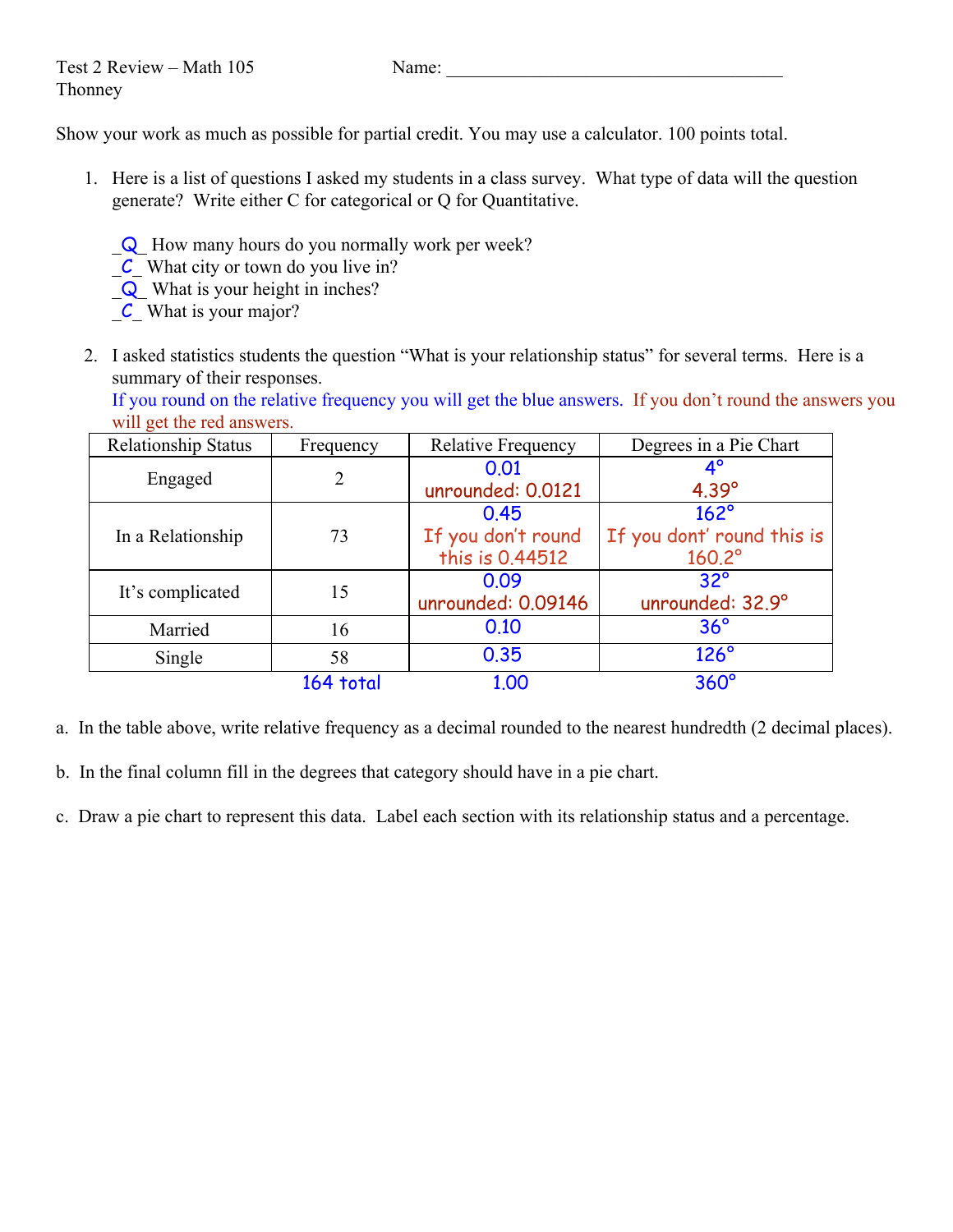

Note: Google Sheets gives me one decimal place of accuracy for the percent labels, but I am fine with (and prefer) to just round to the nearest percent when labeling percentages. I couldn't find a way to adjust the chart editor to make it round to the nearest whole number on those labels.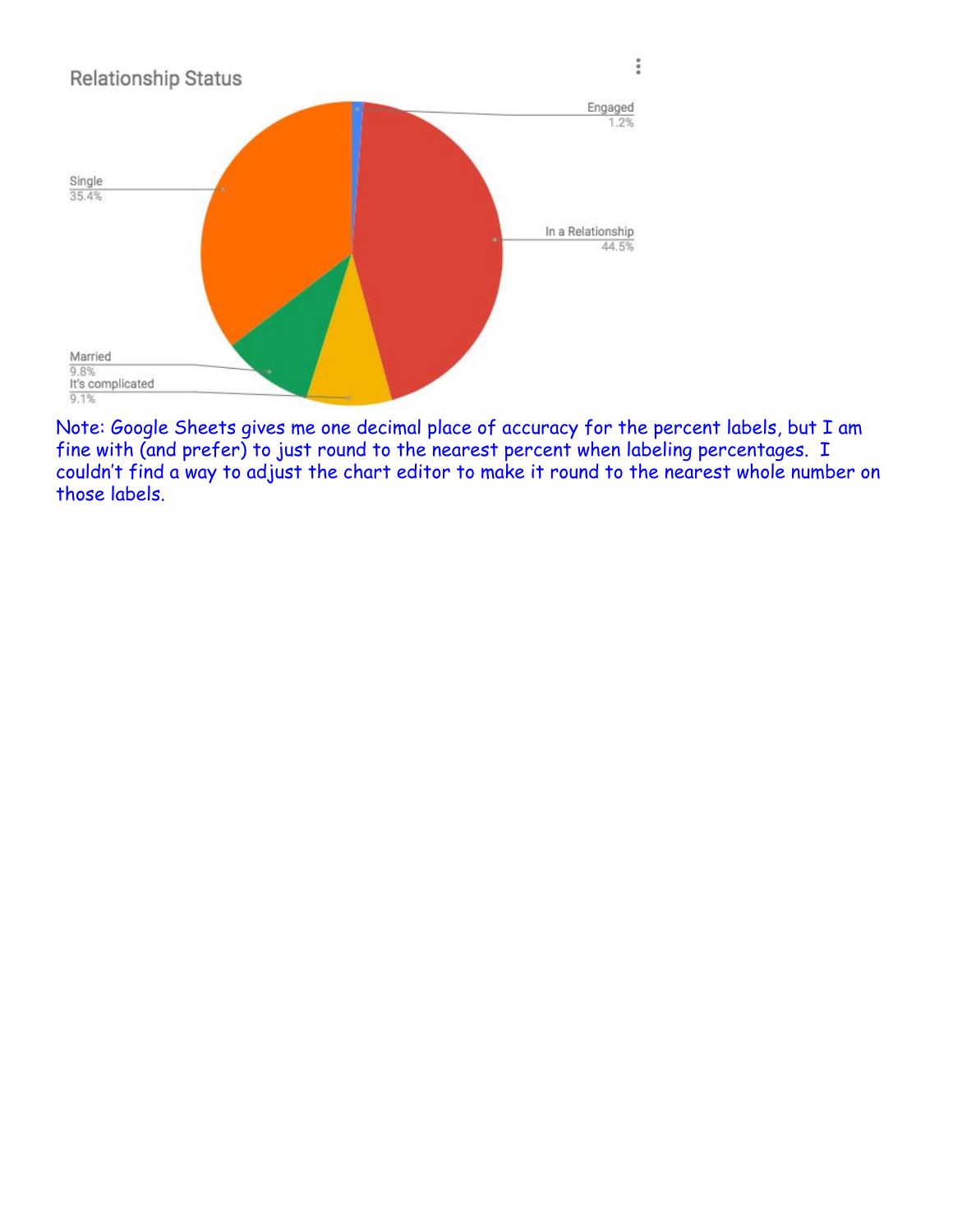3. The data below shows responses to the question "How long did it take you to get to school today (in minutes)?"

| 5 <sup>1</sup>                         |  |  |  | 5 10 10 12 12 12 12 15 15 |  |
|----------------------------------------|--|--|--|---------------------------|--|
|                                        |  |  |  |                           |  |
| 20  20  20  20  22  25  25  26  30  30 |  |  |  |                           |  |
| 30 40 40 40 55 90                      |  |  |  |                           |  |

- a. How many students were surveyed? **36 students**
- b. What is the mean of the travel times? 807/36 = 22.4 minutes

c. What is the median of the travel times? 36 is an even number of data values, so there are two middle values. The median is the average of the 18th and 19th values. The 18th value is 17, and the 19th value of this data set is 20. The median is (17+20)/2 = 18.5 minutes.

- d. What is the mode of the travel times? The mode is 15 minutes, which occurs 7 times.
- e. Which data value was an outlier? 90 minutes
- f. Was the mean, the median, or the mode more affected by the outlier?

The mean got bigger because of the outlier. The outlier has no effect on the median or the mode.

g. What is the range of the travel times?  $Max - min = 90 - 5 = 85$  minutes

h. Complete the frequency table for this data set, using the class intervals below that start at 0 and are 10 minutes wide. (A person answering "10

minutes" would be counted in the second row, not the first row.)

| 10W, 110U, 111U, 1110U, 10W, 10W |           |  |  |
|----------------------------------|-----------|--|--|
| Time in Minutes                  | Frequency |  |  |
| $0 - 10$                         | 2         |  |  |
| $10 - 20$                        | 16        |  |  |
| $20 - 30$                        | 10        |  |  |
| 30-40                            | 3         |  |  |
| $40 - 50$                        | 3         |  |  |
| $50+$                            | 2         |  |  |
| Total                            | 36        |  |  |

i. Make a histogram (above) to display this data set, using the frequency table. Label both the vertical and the horizontal axis with:

- equally spaced tick marks
- numbers
- a word or phrase.

Then draw the bars for each class interval.

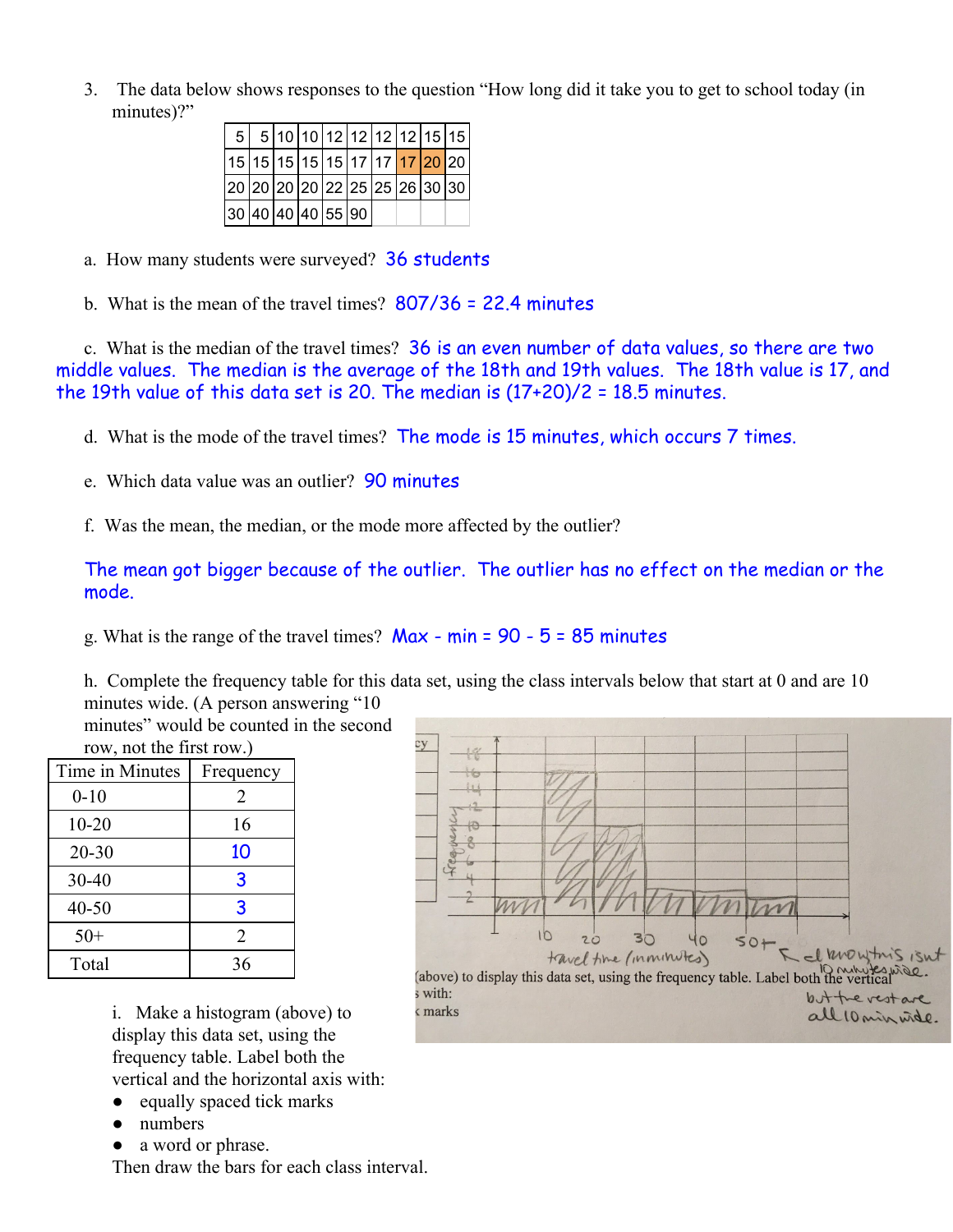4. You want to draw a graph summarizing the heights (in inches) of a class of students. What type of graph or chart would be best to use: a bar graph, a pie chart, or a histogram? Explain why.

A histogram, because the horizontal axis would be a number line, and we can divide people's heights into classes. A bar graph would have categories (like cats, dogs, horses, no pets) on the horizontal axis.

5. The pie chart below shows the distribution of religions in the world<sup>1</sup>. Use it to answer the questions that follow.



Source: Pew Research Center demographic projections. See Methodology for details. "The Changing Global Religious Landscape"

PEW RESEARCH CENTER

a. What is the total world population based on the bar graph? If we add up the values beside the bar graph, we get a total of 7.41 billion people.

b. When I check the percentages presented, I get close, but not exactly the same values. Use the numbers in the bar graph to calculate the percent of the world's population that is classified as Buddhist.

 $\frac{x}{100} = \frac{0.5 \text{ billion}}{7.41 \text{ billion}}$  x = 6.7 % The pie chart says Buddhists are 6.9% of the world's population.  $\frac{x}{100} = \frac{0.5 \text{ billion}}{7.41 \text{ billion}}$ 7.41 *billion*

## The discrepancy is likely to due rounding values presented in the bar graph. I wouldn't worry too much about the difference.

c. Use the world's population you found in part a, as well as the fact that Folk Religion makes up 5.7% of the world. How many people are counted in the Folk Religion category?

 $\frac{5.7}{100} = \frac{x \, billion}{7.41 \, billion}$  x = 0.422 billion, which is 0.422\*(1,000,000,000) = 422,000,000 or 422 7.41 *billion*

million people. Another way is to take 0.057\*7,410,000,000 = 422,370,000 d. Is the bar graph presented a Pareto chart? Explain why or why not. Yes, it is, because the bars are arranged from highest to lowest.

[https://www.pewresearch.org/fact-tank/2017/04/05/christians-remain-worlds-largest-religious-group-but-they-are-declining-in-eur](https://www.pewresearch.org/fact-tank/2017/04/05/christians-remain-worlds-largest-religious-group-but-they-are-declining-in-europe/) [ope/](https://www.pewresearch.org/fact-tank/2017/04/05/christians-remain-worlds-largest-religious-group-but-they-are-declining-in-europe/)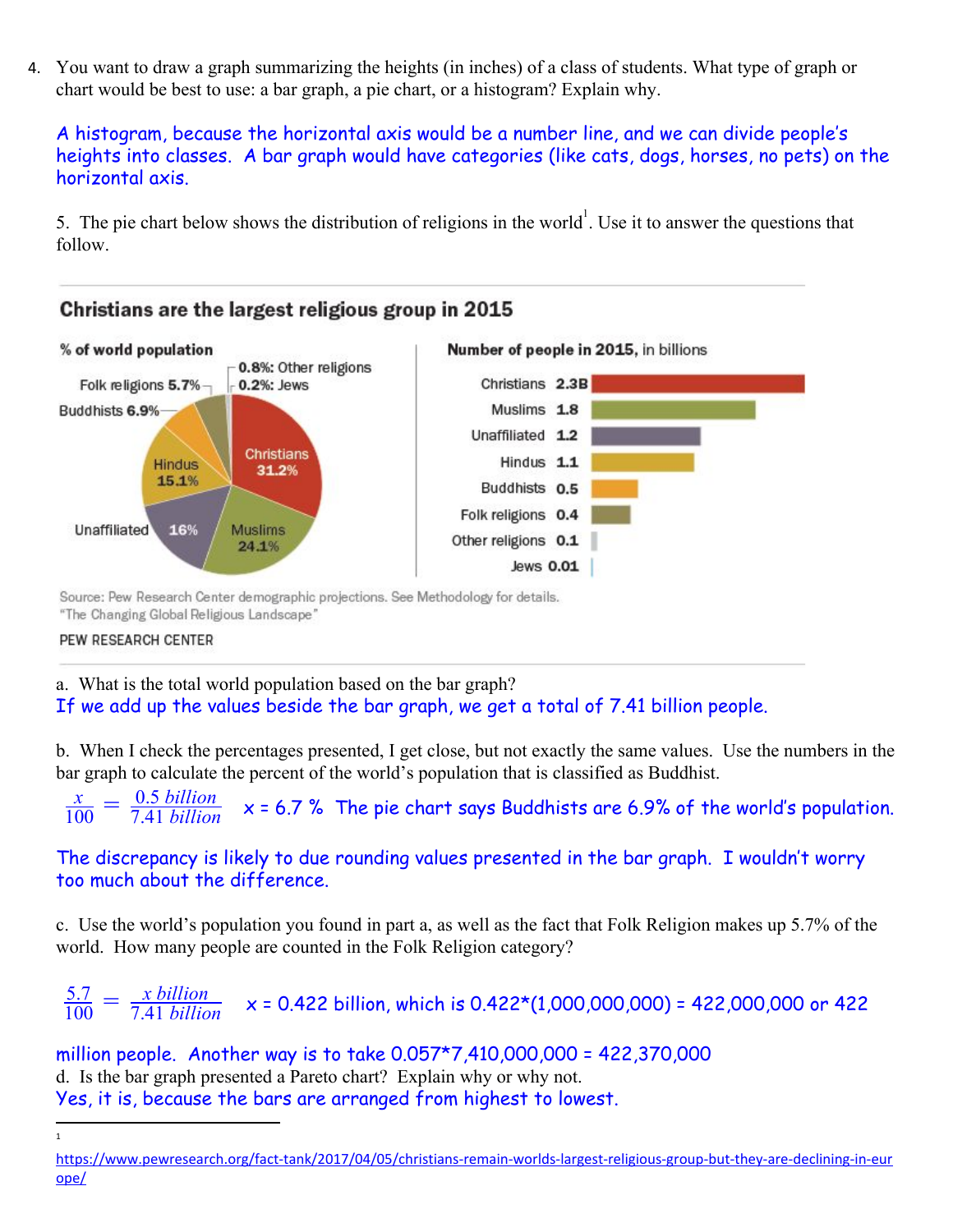6. Two data sets are presented below. These represent the ages of statistics students in two classes. Fall 2018

|18 |18 |18 |18 |18 |18 |19 |20 |20 |20 |21 |21 |22 |23 |24 |25 |25 |26 |28 |30 |31 |33 |

Fall 2019

|16 |17 |17 |17 |18 |19 |19 |19 |19 |19 |19 |19 |20 |20 |20 |20 |20 |20 |21 |22 |22 |23 |26 |26 |27 |27 |30 |31 |32 |38 |42 |

a. Write two observations based on this data. Write two complete sentences. There were more students in Fall 2019 (or at least more students took the survey).

There was a greater range of ages in Fall 2019 than in 2018. The mean age in Fall 2018 was  $\overline{4}96/22 = 22.5$  years old. The mean age in Fall 2019 was 799/35 = 22.8 years old (quite similar to Fall 2018).

b. The standard deviation of the second class is 6.03 years. Do you expect the standard deviation of the first class to be higher or lower?

It should be lower, because there is greater range & variability in ages in (second class) Fall 2019.

c. Use the table below to find the standard deviation of the first class. Assume that the data is from a population, not a sample.

| deviation        | deviation squared                         |  |
|------------------|-------------------------------------------|--|
| Age age - $22.5$ | < <answer ^2<="" td=""><td></td></answer> |  |
| $18 - 4.5$       | 20.25                                     |  |
| $18 - 4.5$       | 20.25                                     |  |
| $18 - 4.5$       | 20.25                                     |  |
| $18 - 4.5$       | 20.25                                     |  |
| $18 - 4.5$       | 20.25                                     |  |
| $18 - 4.5$       | 20.25                                     |  |
| $19 - 3.5$       | 12.25                                     |  |
| $20$ -2.5        | 6.25                                      |  |
| $20$ -2.5        | 6.25                                      |  |
| $20$ -2.5        | 6.25                                      |  |
| $21$ -1.5        | 2.25                                      |  |
| $21$ -1.5        | 2.25                                      |  |
| $22$ -0.5        | 0.25                                      |  |
| 23 0.5           | 0.25                                      |  |
| 24 1.5           | 2.25                                      |  |
| 25 2.5           | 6.25                                      |  |
| 25 2.5           | 6.25                                      |  |
| 26 3.5           | 12.25                                     |  |
| 28 5.5           | 30.25                                     |  |
| 30 7.5           | 56.25                                     |  |
| 31 8.5           | 72.25                                     |  |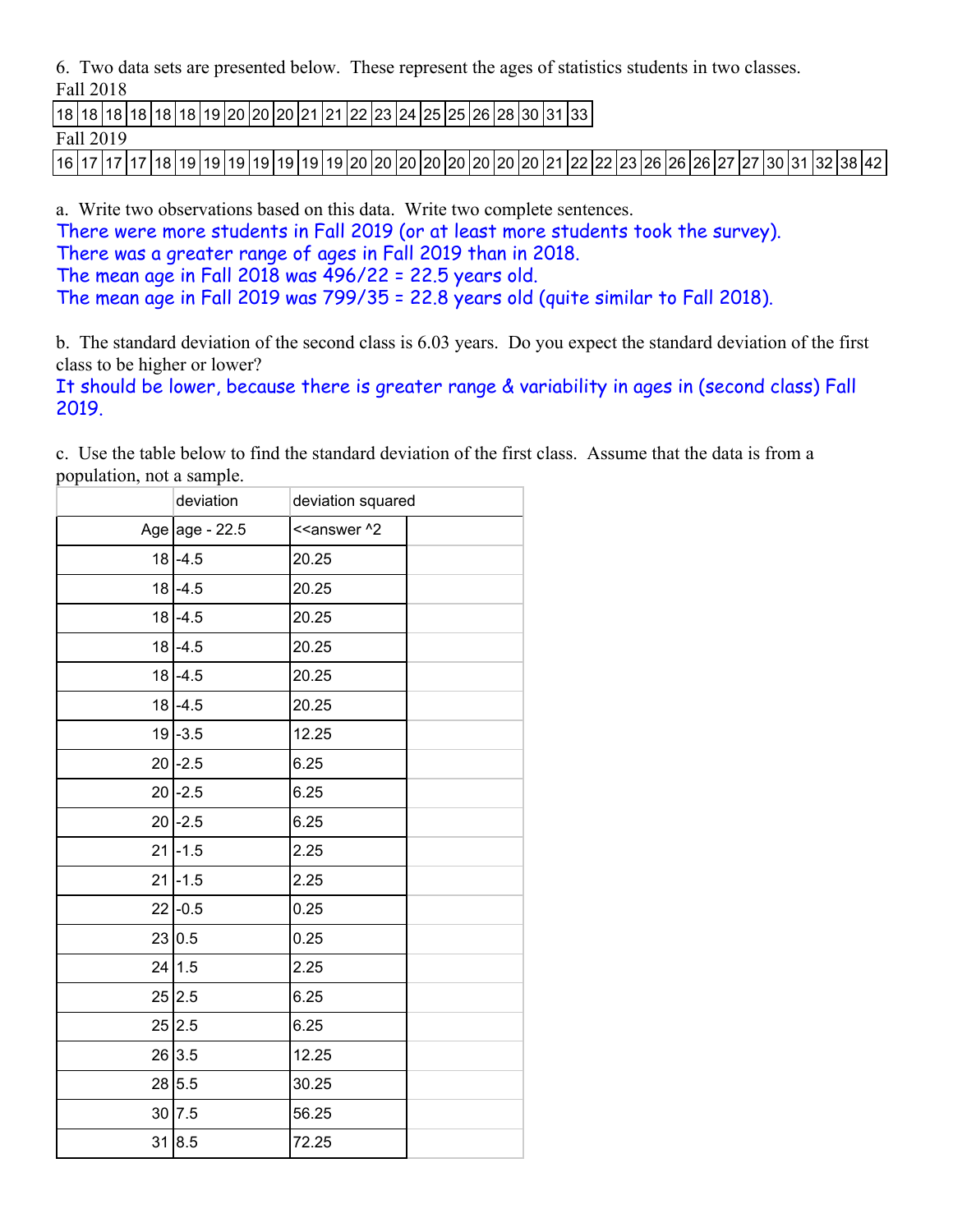| 33                                | 10.5 | 110.25         |                                                  |
|-----------------------------------|------|----------------|--------------------------------------------------|
|                                   |      |                | sum of squared<br>453.5 deviations               |
| This is also the variance.>>      |      | 20.61363636 22 | sum of squared<br>deviations<br>divided by $n =$ |
| This is the standard deviation.>> |      | 4.540224264    | square root of<br>previous value                 |

Link to [spreadsheet version](https://docs.google.com/spreadsheets/d/1yU-MjP1RiV-huZ1pZk7FMPwoB59auk5sJWB4kXxar-M/edit?usp=sharing) of this.

7. A person said to you "Larger groups will always have larger standard deviations." Do you agree or disagree? Explain your reasoning with an example or a counter-example.

## I disagree. If a very large group all were close the same age, then the group would have a very small standard deviation.

8. Two age distribution histograms are shown below. These are from a Pew Research Center animation that had graphs like this for every 5 years between 1950 and  $2060<sup>2</sup>$ . The bars represent ages in 5 year increments (for example 0-4 yrs, 5-9 years, 10-14 years, etc).



Choose True or False for each statement comparing the U.S. Age distribution in 1980 to 2020.

- **T** F a. In 1980, the highest percentage of people are in the age group 20-25.
- T **F** b. In 2020 the percent of the population aged  $85+$  is smaller than it was in 1980.
- **T** F c. In 1980 the country as a whole was younger.
- **T** F d. In 2020 people are living longer.

<sup>&</sup>lt;sup>2</sup> <https://www.pewresearch.org/fact-tank/2014/12/29/our-favorite-pew-research-center-data-visualizations-from-2014/>